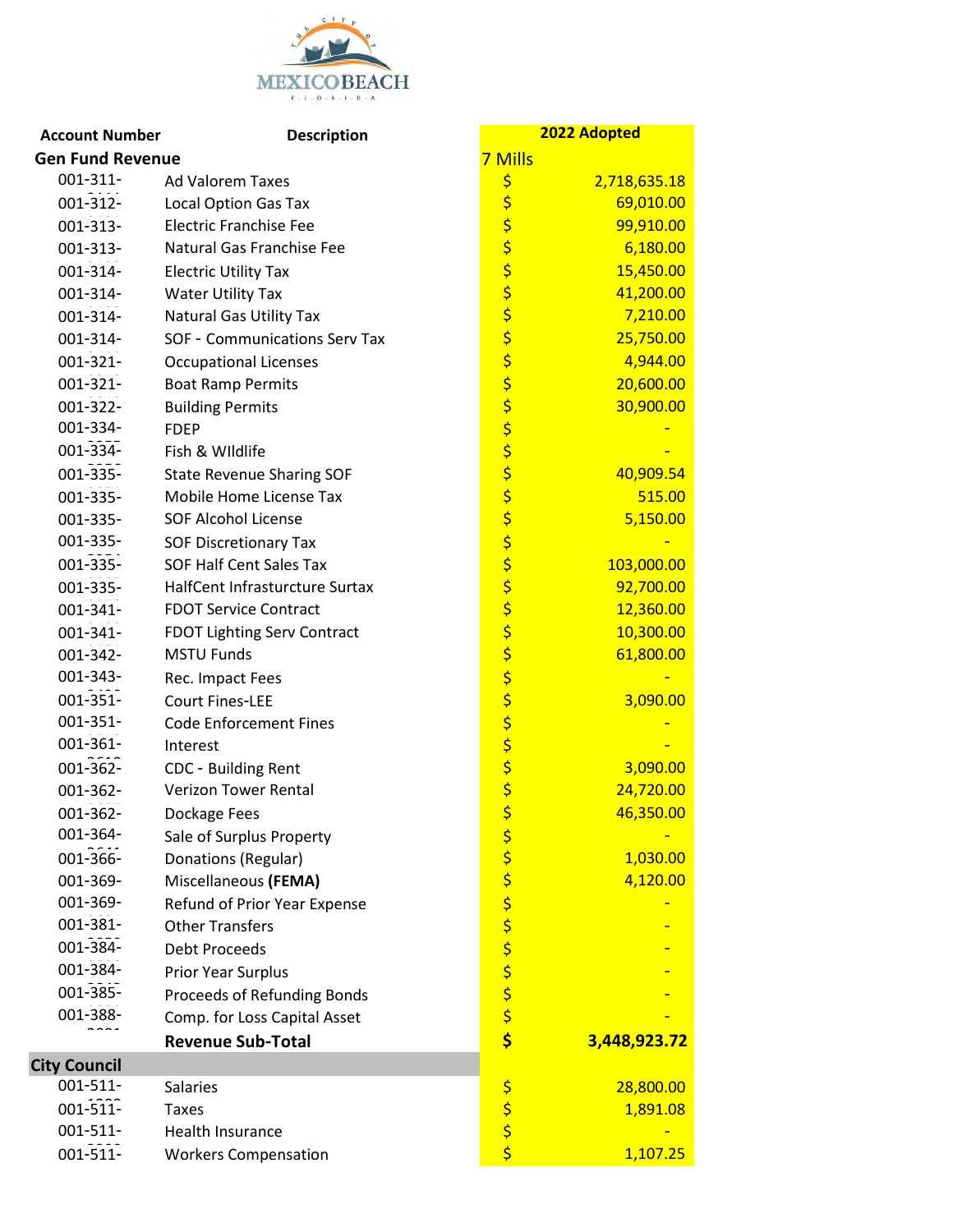

| <b>Account Number</b> | <b>Description</b>            | 2022 Adopted    |
|-----------------------|-------------------------------|-----------------|
| 001-511-4000          | Travel                        | 500.00          |
| 001-511-4500          | Insurance                     | 765.00          |
| 001-511-5400          | <b>Education/Training</b>     | 500.00          |
|                       | <b>City Council Sub-Total</b> | \$<br>33,563.33 |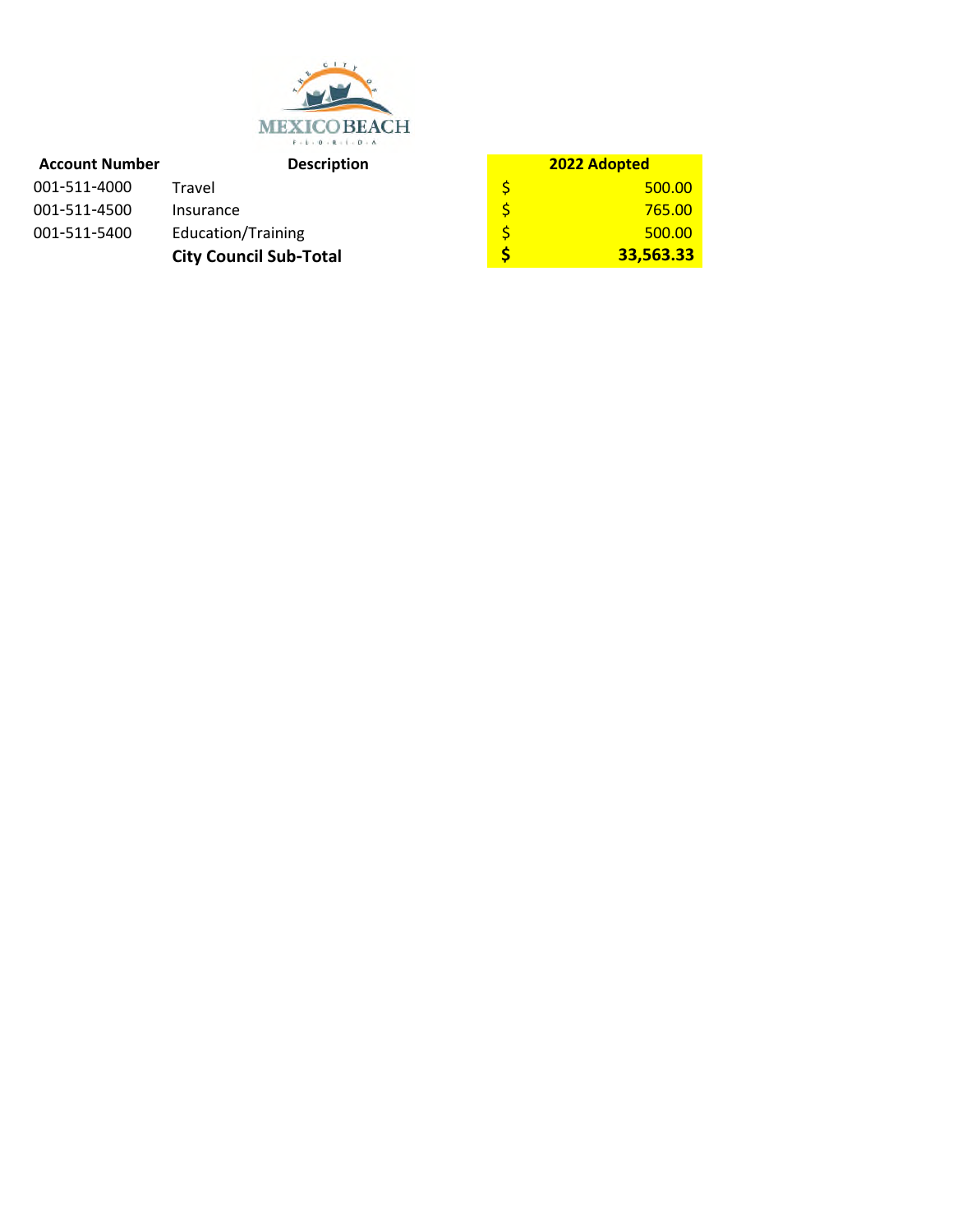

| <b>Account Number</b>        | <b>Description</b>                  |                                 | 2022 Adopted |
|------------------------------|-------------------------------------|---------------------------------|--------------|
| <b>City Administrator</b>    |                                     |                                 |              |
| 001-512-1200                 | <b>Salaries</b>                     | \$                              | 40,893.22    |
| 001-512-2100                 | <b>Taxes</b>                        | \$                              | 3,068.74     |
| 001-512-2200                 | Retirement                          | \$                              | 10,947.19    |
| 001-512-2300                 | Health Insurance                    | \$                              |              |
| 001-512-2400                 | <b>Workmans Compensation</b>        | \$                              | 98.24        |
| 001-512-4000                 | Travel & Per Diem                   | \$                              | 1,000.00     |
| 001-512-4100                 | Communications/Freight              | \$                              | 500.00       |
| 001-512-4500                 | Insurance                           | \$                              | 1,476.00     |
| 001-512-5100                 | <b>Office Supplies</b>              | \$                              | 300.00       |
| 001-512-5400                 | Books, Pubs & Memberships           | \$                              | 500.00       |
|                              | <b>City Administrator Sub-Total</b> | \$                              | 58,783.39    |
| <b>City Clerk</b>            |                                     |                                 |              |
| 001-513-1200                 | <b>Salaries</b>                     | \$                              | 18,197.09    |
| 001-513-2100                 | <b>Taxes</b>                        | \$                              | 1,365.67     |
| 001-513-2200                 | Retirement                          | \$                              | 4,871.40     |
| 001-513-2300                 | Health Insurance                    | \$                              | 6,065.85     |
| 001-513-2400                 | <b>Workmans Compensation</b>        | \$                              | 44.16        |
| 001-513-4000                 | Travel & Per Diem                   | \$                              | 1,000.00     |
| 001-513-4100                 | Communications & Freight            | $\overline{\boldsymbol{\zeta}}$ |              |
| 001-513-4400                 | Rentals & Leases                    | \$                              |              |
| 001-513-4500                 | Insurance                           | \$                              | 711.00       |
| 001-513-5100                 | <b>Office Supplies</b>              | \$                              | 500.00       |
| 001-513-5400                 | Books, Pubs & Memberships           | \$                              | 500.00       |
| 001-513-6400                 | Machinery & Equipment               | \$                              |              |
|                              | <b>City Clerk Sub-Total</b>         | \$                              | 33,255.15    |
| <b>Legal</b>                 |                                     |                                 |              |
| 001-514-3100                 | Professional Services - Retain      | \$                              | 4,320.00     |
| 001-514-3110                 | Professional Services - Legal       | \$                              | 60,000.00    |
| 001-514-3120                 | <b>Bond Council Fees</b>            | \$                              |              |
|                              | <b>Legal Sub-Total</b>              | \$                              | 64,320.00    |
| <b>Planning &amp; Zoning</b> |                                     |                                 |              |
| 001-515-4100                 | Communications/Freight              | $\boldsymbol{\zeta}$            |              |
| 001-515-4300                 | <b>Utilities</b>                    | \$                              |              |
| 001-515-4400                 | Rentals & Leases                    | \$                              | 2,000.00     |
| 001-515-4500                 | Insurance                           | \$                              | 450.00       |
| 001-515-4600                 | Repairs & Maintenance               |                                 |              |
| 001-515-4700                 | Printing & Production               | $\frac{1}{2}$                   |              |
| 001-515-4900                 | <b>Other Current Charges</b>        | \$                              | 8,000.00     |
|                              | <b>Planning &amp; Zoning</b>        | \$                              | 10,450.00    |
| <b>General Government</b>    |                                     |                                 |              |
| 001-519-1200                 | <b>Salaries</b>                     | \$                              | 41,382.17    |
| 001-519-1400                 | Overtime                            | \$                              |              |
| 001-519-2100                 |                                     | \$                              | 3,105.44     |
|                              | <b>Taxes</b>                        | $\overline{\mathsf{S}}$         | 4,059.39     |
| 001-519-2200                 | Retirement                          |                                 |              |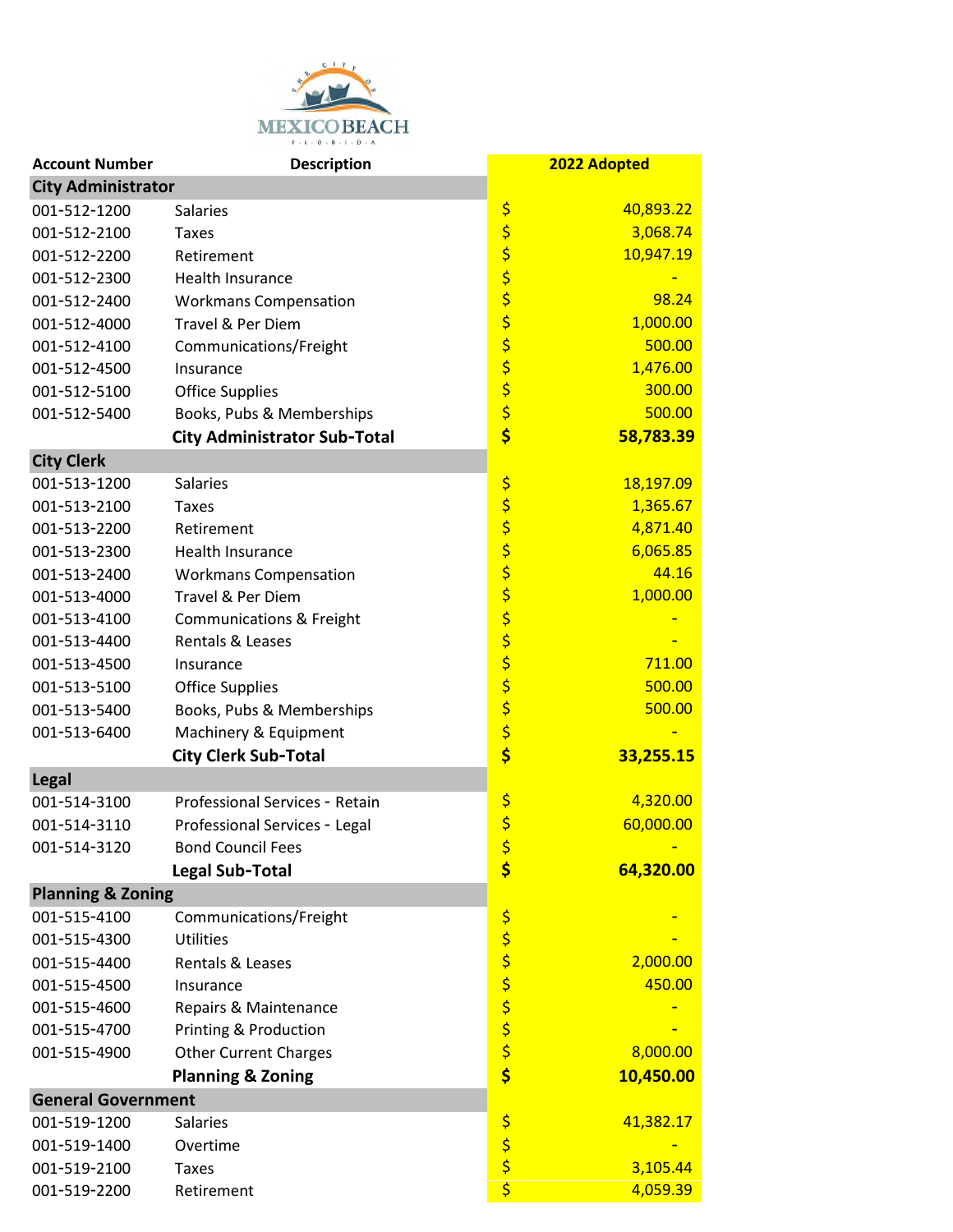

| <b>Account Number</b>  | <b>Description</b>                  | 2022 Adopted     |
|------------------------|-------------------------------------|------------------|
| 001-519-2300           | Health Insurance                    | \$<br>6,065.79   |
| 001-519-2400           | <b>Workmans Compensation</b>        | \$<br>99.02      |
| 001-519-3100           | Professional Services (FEMA)        | \$<br>130,000.00 |
| 001-519-3200           | <b>Accounting &amp; Auditing</b>    | \$<br>17,400.00  |
| 001-519-4000           | Travel                              | \$<br>2,500.00   |
| 001-519-4100           | Communications                      | \$<br>7,000.00   |
| 001-519-4300           | <b>Utilities</b>                    | \$<br>15,000.00  |
| 001-519-4400           | Rentals & Leases                    | \$<br>10,000.00  |
| 001-519-4500           | Insurance                           | \$<br>8,983.00   |
| 001-519-4600           | Repairs & Maintenance               | \$<br>15,000.00  |
| 001-519-4700           | Printing & Binding                  | \$<br>1,000.00   |
| 001-519-4800           | <b>Promotional Activities</b>       | \$               |
| 001-519-4900           | <b>Other Current Charges</b>        | \$<br>5,000.00   |
| 001-519-5100           | <b>Office Supplies</b>              | \$<br>5,000.00   |
| 001-519-5200           | <b>Operating Supplies</b>           | \$<br>25,000.00  |
| 001-519-5210           | Uniforms                            | \$               |
| 001-519-5220           | Fuel & Lubricants                   | \$<br>3,000.00   |
| 001-519-5400           | Books, Pubs & Memberships           | \$<br>1,500.00   |
| 001-519-5410           | <b>Tuition Assistance Program</b>   | \$               |
| 001-519-6100           | Land                                | \$               |
| 001-519-6200           | <b>Buildings</b>                    | \$               |
| 001-519-6210           | Improvements O/T Building           | \$               |
| 001-519-6400           | Machinery & Equipment               | \$               |
| 001-519-6500           | <b>Construction in Progress</b>     | \$               |
|                        | <b>General Government Sub-Total</b> | \$<br>301,094.82 |
| <b>Law Enforcement</b> |                                     |                  |
| 001-521-3100           | Professional Services (FEMA)        | \$<br>771,750.00 |
| 001-521-4500           | Insurance                           | \$               |
| 001-521-5220           | Fuel & Lubricants                   | \$               |
|                        | <b>Law Enforcement Sub-Total</b>    | \$<br>771,750.00 |
| <b>Fire</b>            |                                     |                  |
| 001-522-1200           | <b>Salaries</b>                     | \$<br>314,138.02 |
| 001-522-1300           | <b>Volunteer Salaries</b>           | \$<br>75,705.00  |
| 001-522-1400           | Overtime                            | \$               |
| 001-522-2100           | <b>Taxes</b>                        | \$<br>29,365.25  |
| 001-522-2200           | Retirement                          | \$<br>75,343.76  |
| 001-522-2300           | Health Insurance                    | \$<br>79,992.93  |
| 001-522-2400           | <b>Workers Compensation</b>         | \$<br>28,489.45  |
| 001-522-2500           | Unemployment                        | \$               |
| 001-522-3100           | <b>Professional Services</b>        | \$               |
| 001-522-3200           | <b>Accounting &amp; Auditing</b>    | \$               |
| 001-522-4000           | Travel                              | \$               |
| 001-522-4100           | Communications/Freight              | \$<br>8,800.00   |
| 001-522-4300           | <b>Utilities</b>                    | \$<br>5,300.00   |
|                        |                                     |                  |
| 001-522-4400           | Rentals & Leases                    | \$<br>1,500.00   |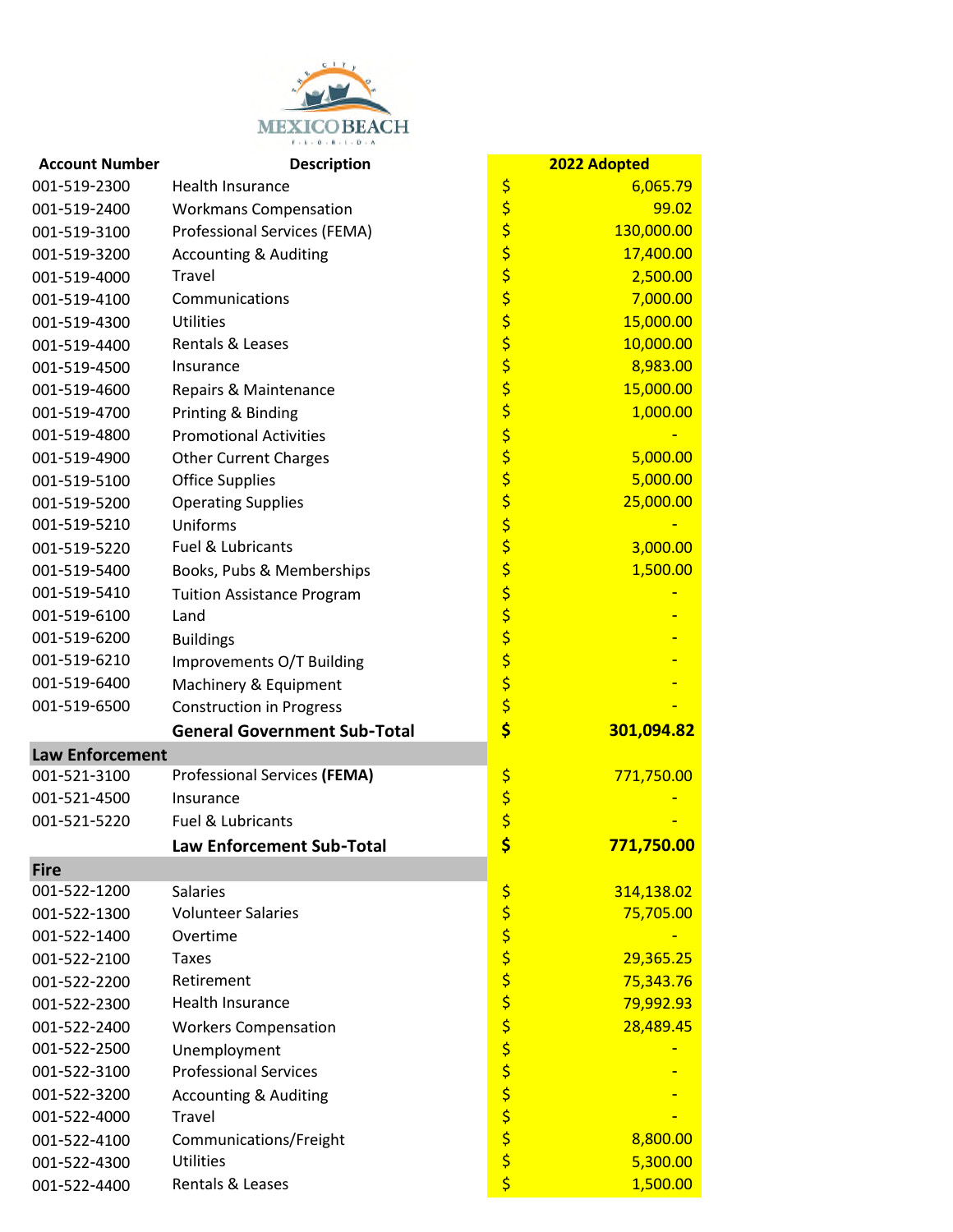

| <b>Account Number</b> | <b>Description</b>            | 2022 Adopted    |
|-----------------------|-------------------------------|-----------------|
| 001-522-4500          | Insurance                     | \$<br>29,284.00 |
| 001-522-4600          | Repairs & Maintenance         | \$<br>15,000.00 |
| 001-522-4700          | Printing                      | \$              |
| 001-522-4800          | <b>Promotional Activities</b> | \$              |
| 001-522-4900          | <b>Other Current Charges</b>  | \$<br>6,000.00  |
| 001-522-5100          | <b>Office Supplies</b>        | \$<br>750.00    |
| 001-522-5200          | <b>Operating Supplies</b>     | \$<br>10,000.00 |
| 001-522-5210          | Uniforms                      | \$<br>8,000.00  |
| 001-522-5220          | <b>Fuel &amp; Lubricants</b>  | \$<br>10,000.00 |
| 001-522-5400          | Books, Pubs & Memberships     | \$              |
| 001-522-6200          | <b>Buildings</b>              | \$              |
| 001-522-6210          | Improvements O/T Building     | \$              |
| 001-522-6300          | Improvment O/T Building       | \$<br>10,000.00 |
| 001-522-6400          | Machinery & Equipment         | \$              |
|                       | <b>Fire Sub-Total</b>         | 707,668.41      |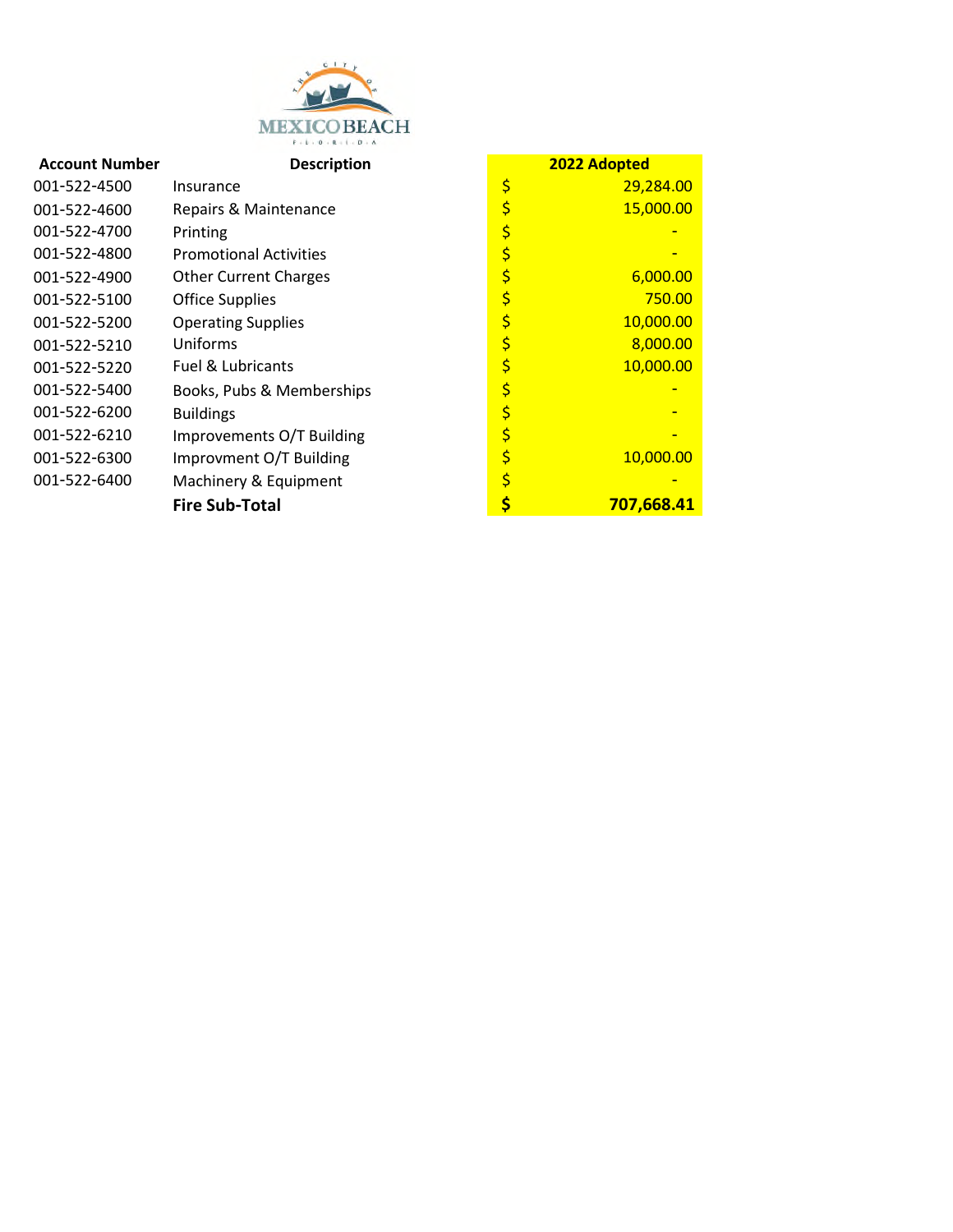

| <b>Account Number</b>      | <b>Description</b>                   |                               | 2022 Adopted |
|----------------------------|--------------------------------------|-------------------------------|--------------|
| <b>Code Enforcement</b>    |                                      |                               |              |
| 001-524-1200               | <b>Salaries</b>                      | $\varsigma$                   | 33,742.80    |
| 001-524-1400               | Overtime                             | \$                            |              |
| 001-524-2100               | <b>Taxes</b>                         | \$                            | 2,532.15     |
| 001-524-2200               | <b>Retirement Expense</b>            | \$                            | 3,310.01     |
| 001-524-2300               | Health Insurance                     | \$                            |              |
| 001-524-2400               | <b>Workmans Comp</b>                 | \$                            | 1,841.64     |
| 001-524-3100               | <b>Professional Services</b>         | \$                            |              |
| 001-524-4000               | Travel & Per Diem                    | $\frac{5}{5}$                 |              |
| 001-524-4100               | Communications/Freight               |                               | 600.00       |
| 001-524-4300               | <b>Utilities</b>                     | $\frac{1}{2}$                 |              |
| 001-524-4400               | Rentals & Leases                     |                               |              |
| 001-524-4500               | Insurance                            | \$                            | 1,844.00     |
| 001-524-4600               | Repairs & Maintenance                | \$                            | 1,500.00     |
| 001-524-4700               | Printing & Binding                   | \$                            | 500.00       |
| 001-524-4900               | <b>Other Current Charges</b>         | \$                            | 2,000.00     |
| 001-524-5100               | <b>Office Supplies</b>               | \$                            | 300.00       |
| 001-524-5200               | <b>Operating Supplies</b>            | \$                            | 500.00       |
| 001-524-5210               | Uniforms                             | \$                            |              |
| 001-524-5220               | Fuel & Lubricants                    | \$                            | 2,000.00     |
| 001-524-5400               | Books, Pubs & Memberships            | \$                            | 500.00       |
| 001-524-6400               | Machinery & Equipment                | \$                            |              |
|                            | <b>Code Enforcement Sub-Total</b>    | \$                            | 51,170.60    |
| <b>General Maintenance</b> |                                      |                               |              |
| 001-539-1200               | <b>Salaries</b>                      | $\varsigma$                   | 80,735.80    |
| 001-539-1400               | Overtime                             | \$                            | 1,030.00     |
| 001-539-2100               | <b>Taxes</b>                         | \$                            | 6,058.65     |
| 001-539-2200               | Retirement                           | \$                            | 7,919.79     |
| 001-539-2300               | Health Insurance                     | \$                            | 20,093.09    |
| 001-539-2400               | <b>Workmans Compensation</b>         | \$                            | 4,462.85     |
| 001-539-4000               | Travel                               |                               |              |
| 001-539-4100               | Communications/Freight               | $\frac{1}{2}$                 | 500.00       |
| 001-539-4300               | <b>Utilities</b>                     | \$                            |              |
| 001-539-4400               | Rentals & Leases                     |                               |              |
| 001-539-4500               | Insurance                            | $\frac{1}{2}$                 | 4,080.00     |
| 001-539-4600               | Repairs & Maintenance                | \$                            | 2,500.00     |
| 001-539-4900               | <b>Other Current Charges</b>         |                               |              |
| 001-539-5200               | <b>Operating Supplies</b>            | $\frac{5}{5}$                 | 5,000.00     |
| 001-539-5210               | Uniforms                             | $\overline{\boldsymbol{\xi}}$ | 1,200.00     |
| 001-539-5220               | Fuel & Lubricants                    | \$                            | 2,750.00     |
| 001-539-6200               | <b>Buildings</b>                     | \$                            |              |
|                            | <b>General Maintenance Sub-Total</b> | \$                            | 136,330.17   |
| <b>Street</b>              |                                      |                               |              |
| 001-541-1200               | <b>Salaries</b>                      | \$                            | 115,553.34   |
| 001-541-1400               | Overtime                             | \$                            | 3,090.00     |
|                            |                                      |                               |              |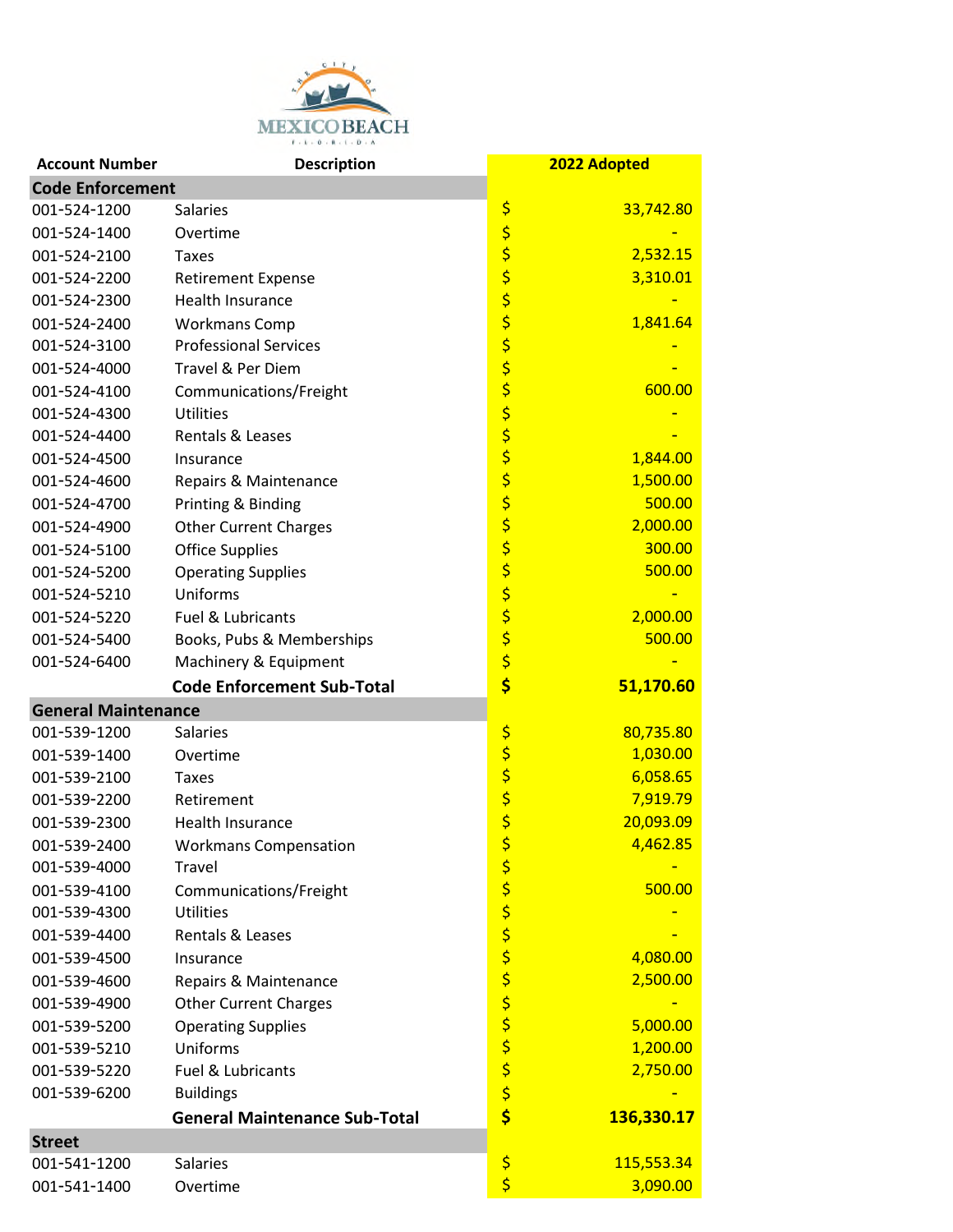

| <b>Account Number</b> | <b>Description</b>           | 2022 Adopted    |
|-----------------------|------------------------------|-----------------|
| 001-541-2100          | Taxes                        | \$<br>8,671.46  |
| 001-541-2200          | Retirement                   | \$<br>11,335.23 |
| 001-541-2300          | Health Insurance             | \$<br>18,197.40 |
| 001-541-2400          | <b>Workmans Compensation</b> | \$<br>16,934.32 |
| 001-541-2500          | Unemployment                 | \$              |
| 001-541-3100          | <b>Professional Services</b> | \$<br>92,160.00 |
| 001-541-4000          | Travel                       | \$              |
| 001-541-4100          | Communications/Freight       | \$<br>750.00    |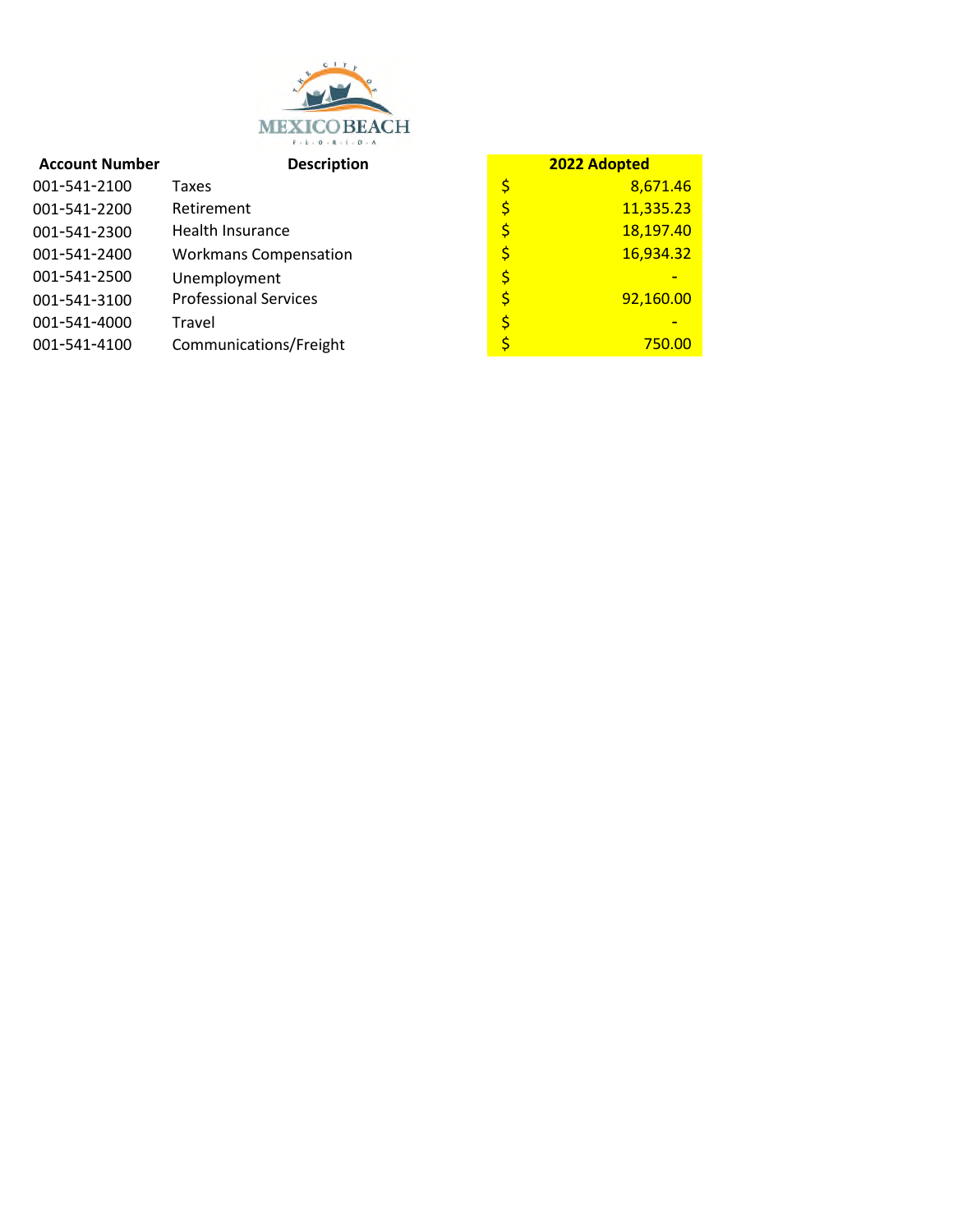

| <b>Account Number</b>      | <b>Description</b>           |               | 2022 Adopted |
|----------------------------|------------------------------|---------------|--------------|
| 001-541-4300               | <b>Utilities</b>             | \$            | 27,500.00    |
| 001-541-4400               | Rentals & Leases             | \$            | 1,000.00     |
| 001-541-4500               | Insurance                    | \$            | 10,949.00    |
| 001-541-4600               | Repairs & Maintenance        | \$            | 25,000.00    |
| 001-541-4700               | Printing                     | \$            |              |
| 001-541-4900               | <b>Other Current Charges</b> | \$            | 3,000.00     |
| 001-541-5100               | <b>Office Supplies</b>       | \$            |              |
| 001-541-5200               | <b>Operating Supplies</b>    | \$            | 15,000.00    |
| 001-541-5210               | Uniforms                     | \$            | 1,700.00     |
| 001-541-5220               | Fuel & Lubricants            | \$            | 6,600.00     |
| 001-541-5300               | Road Materials & Supplies    | \$            | 1,000.00     |
| 001-541-5310               | <b>Street Signs</b>          | \$            |              |
| 001-541-6200               | <b>Buildings</b>             | \$            |              |
| 001-541-6210               | Improvements O/T Building    | \$            |              |
| 001-541-6300               | Improvements O/T Buildings   | \$            |              |
| 001-541-6400               | Machinery & Equipment        | \$            |              |
|                            | <b>Street Dept Sub-Total</b> | \$            | 358,440.75   |
| Canal                      |                              |               |              |
| 001-543-1200               | <b>Salaries</b>              | \$            | 94,418.50    |
| 001-543-1300               | Other Wages - Harbor Master  | \$            | 10,300.00    |
| 001-543-1400               | Overtime                     | \$            | 4,120.00     |
| 001-543-2100               | <b>Taxes</b>                 | \$            | 7,085.43     |
| 001-543-2200               | Retirement                   | \$            | 9,262.78     |
| 001-543-2300               | Health Insurance             | \$            | 22,509.90    |
| 001-543-2400               | <b>Workmans Compensation</b> | \$            | 9,448.50     |
| 001-543-3100               | Professional Services (FEMA) | \$            | 1,300.00     |
| 001-543-4000               | Travel & Per Diem            | \$            |              |
| 001-543-4100               | Communications/Freight       | \$            | 250.00       |
| 001-543-4300               | <b>Utilities</b>             | \$            | 500.00       |
| 001-543-4400               | Rentals & Leases             | \$            |              |
| 001-543-4500               | Insurance                    | \$            | 10,301.00    |
| 001-543-4600               | Repairs & Maintenance        | \$            | 30,000.00    |
| 001-543-4900               | <b>Other Current Charges</b> | \$            | 1,000.00     |
| 001-543-5200               | <b>Operating Supplies</b>    |               | 15,000.00    |
| 001-543-5210               | Uniforms                     | $\frac{1}{2}$ | 1,200.00     |
| 001-543-5220               | Fuel & Lubricants            | \$            | 22,000.00    |
| 001-543-6200               | <b>Buildings</b>             | \$            |              |
| 001-543-6210               | Improvements O/T Building    | \$            |              |
| 001-543-6300               | Improvements O/T Buildings   | \$            |              |
| 001-543-6400               | Machinery & Equipment        | \$            |              |
|                            | <b>Canal Sub-Total</b>       | \$            | 238,696.11   |
| <b>Vehicle Maintenance</b> |                              |               |              |
| 001-549-1200               | Salaries                     | \$            | 44,147.95    |
| 001-549-1400               | Overtime                     | \$            | 1,030.00     |
| 001-549-2100               | <b>Taxes</b>                 | \$            | 3,312.98     |
|                            |                              |               |              |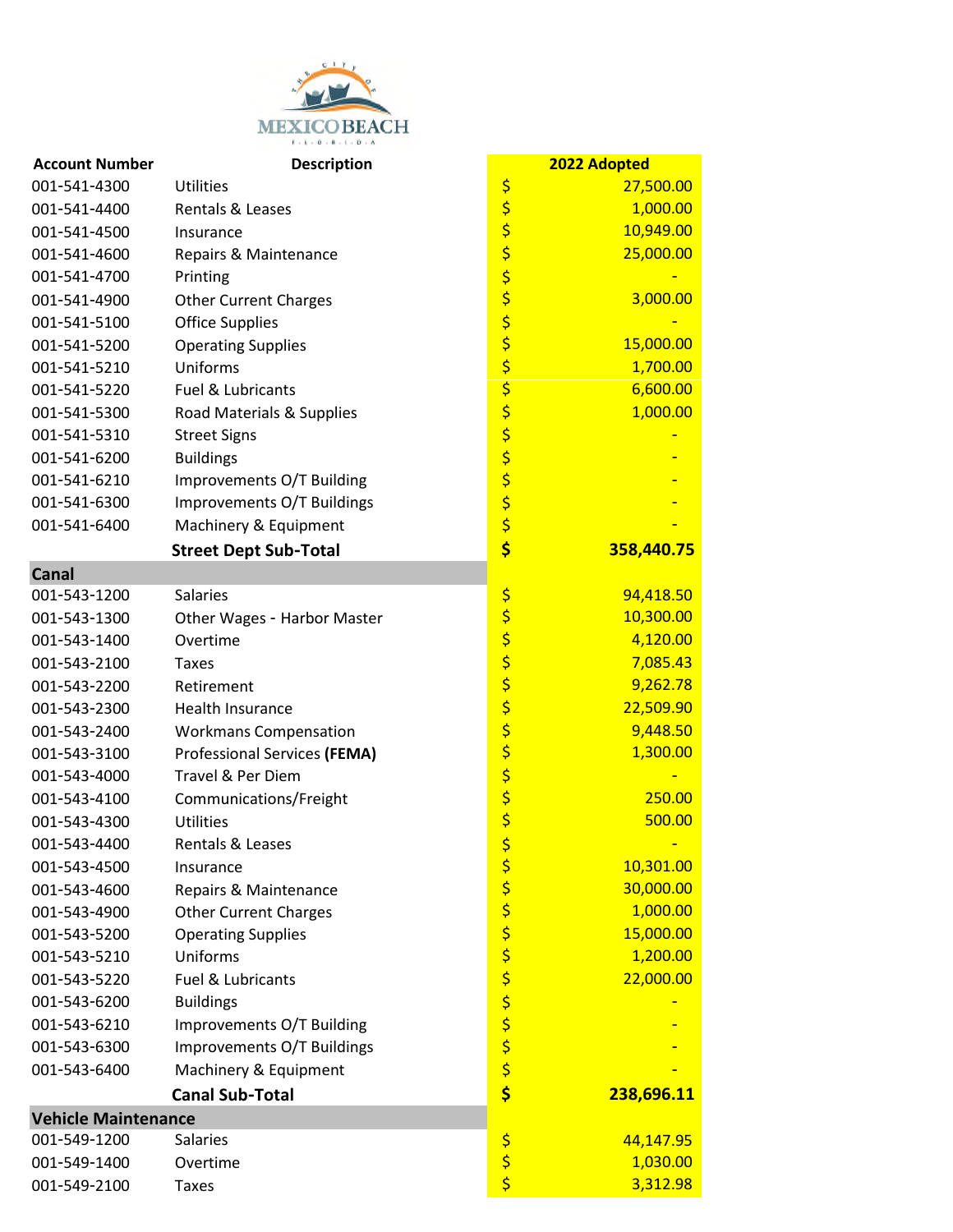

| <b>Account Number</b> | <b>Description</b>           | 2022 Adopted    |
|-----------------------|------------------------------|-----------------|
| 001-549-2200          | Retirement                   | \$<br>4,330.71  |
| 001-549-2300          | Health Insurance             | \$<br>12,226.41 |
| 001-549-2400          | <b>Workmans Compensation</b> | \$<br>1,775.26  |
| 001-549-2500          | Unemployment                 | \$              |
| 001-549-4100          | Communication/Freight        | \$<br>250.00    |
| 001-549-4300          | Utilities                    | \$              |
| 001-549-4400          | Rentals & Leases             | \$<br>1,000.00  |
| 001-549-4500          | Insurance                    | \$<br>5,366.00  |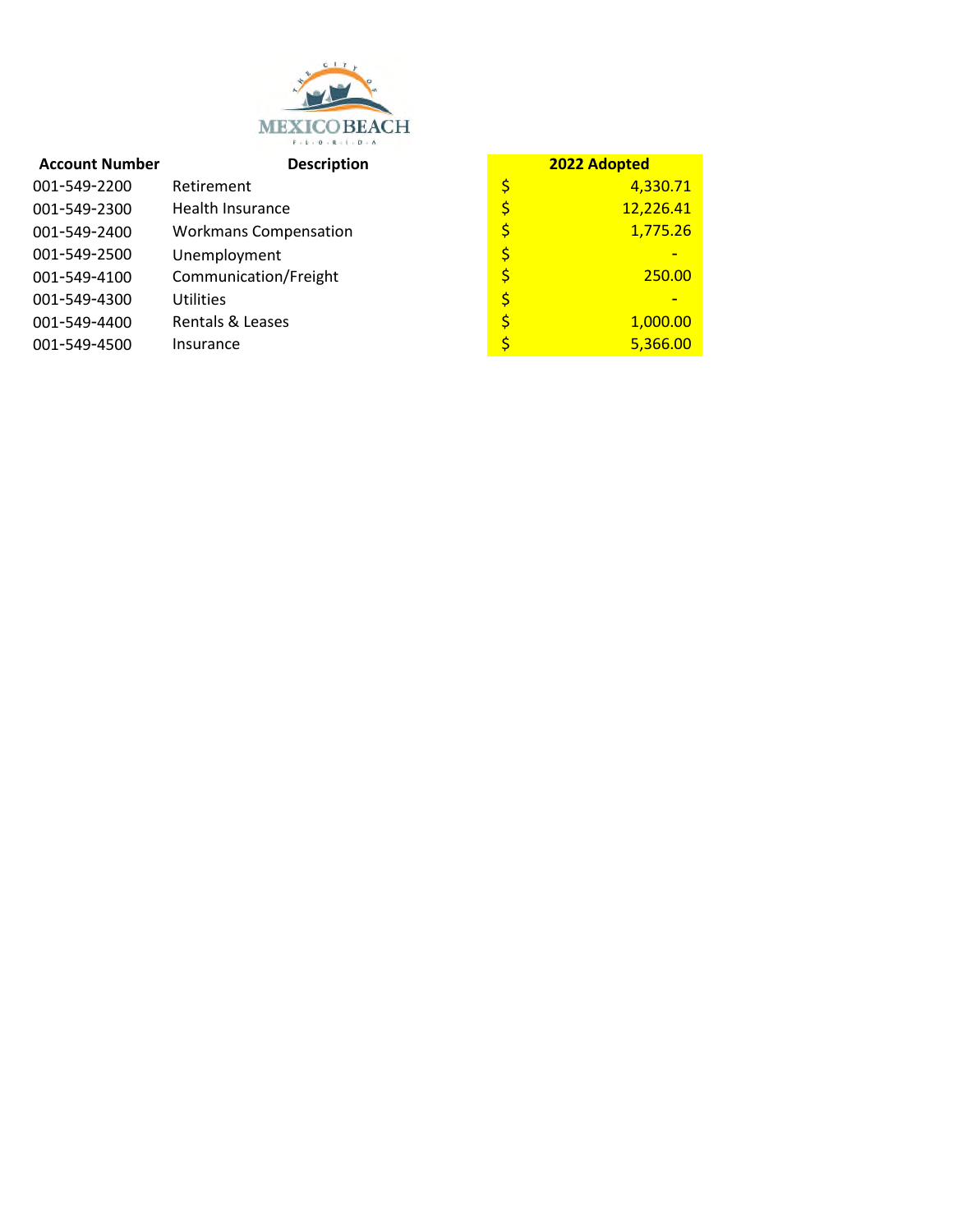

| <b>Account Number</b> | <b>Description</b>                     |                    | 2022 Adopted  |
|-----------------------|----------------------------------------|--------------------|---------------|
| 001-549-4600          | Repairs & Maintenance                  | \$                 | 5,000.00      |
| 001-549-4900          | <b>Other Current Charges</b>           | $\frac{1}{2}$      |               |
| 001-549-5200          | <b>Operating Supplies</b>              |                    | 7,500.00      |
| 001-549-5210          | Uniforms                               | \$                 | 750.00        |
| 001-549-5220          | Fuel & Lubricants                      | \$                 | 3,300.00      |
| 001-549-5400          | Books, Pubs & Memberships              | \$                 |               |
| 001-549-6200          | <b>Buildings</b>                       | \$                 |               |
| 001-549-6400          | Machinery & Equipment                  | \$                 |               |
|                       | <b>Vehicle Maintenance Sub-Total</b>   | \$                 | 89,989.31     |
| Parks & Rec           |                                        |                    |               |
| 001-572-1200          | <b>Salaries</b>                        | \$                 | 88,761.29     |
| 001-572-1400          | Overtime                               | \$                 | 2,060.00      |
| 001-572-2100          | <b>Taxes</b>                           | \$                 | 6,660.92      |
| 001-572-2200          | Retirement                             | \$                 | 8,707.08      |
| 001-572-2300          | Health Insurance                       | \$                 | 18,197.40     |
| 001-572-2400          | <b>Workmans Compensation</b>           | \$                 | 5,263.98      |
| 001-572-3100          | <b>Professional Services</b>           | \$                 | 1,300.00      |
| 001-572-4100          | Communications/Freight                 | \$                 | 250.00        |
| 001-572-4300          | <b>Utilities</b>                       | \$                 | 20,000.00     |
| 001-572-4400          | Rentals & Leases                       | \$                 | 13,000.00     |
| 001-572-4500          | Insurance                              | \$                 | 6,816.00      |
| 001-572-4600          | Repairs & Maintenance (FEMA)           | \$                 | 5,000.00      |
| 001-572-4900          | <b>Other Current Charges</b>           | \$                 | 500.00        |
| 001-572-5200          | <b>Operating Supplies</b>              | \$                 | 10,000.00     |
| 001-572-5210          | Uniforms                               | \$                 | 1,000.00      |
| 001-572-5220          | Fuel & Lubricants                      | \$                 | 5,500.00      |
| 001-572-5230          | Landscaping Projects                   | \$                 |               |
| 001-572-6200          | <b>Buildings</b>                       | \$                 |               |
| 001-572-6210          | Improvements O/T Buildings             | $\frac{5}{5}$      |               |
| 001-572-6400          | Machinery & Equipment                  |                    |               |
| 001-572-6401          | <b>MBARA Artificial Reef</b>           | \$                 |               |
|                       | <b>Parks &amp; Rec Sub-Total</b>       | \$                 | 193,016.67    |
| <b>Debt</b>           |                                        |                    |               |
| 001-584-7100          | <b>Principal Expense</b>               | \$                 | 5,666.00      |
| 001-584-7200          | <b>Interest Expense</b>                | \$                 | 100.00        |
|                       | <b>Debt Service Sub-Total</b>          | \$                 | 5,766.00      |
|                       | <b>Transfer Out</b>                    | \$                 | 138,020.00    |
|                       | <b>Reserves</b>                        | \$                 | 256,609.00    |
|                       | <b>GENERAL FUND REVENUES</b>           | \$                 | 3,448,923.72  |
|                       | <b>GENERAL FUND EXPENDITURES</b>       | \$                 | 3,448,923.72  |
|                       | <b>Increase (Decrease) to Fund Bal</b> | $\mathsf{\dot{S}}$ | <u>(0.00)</u> |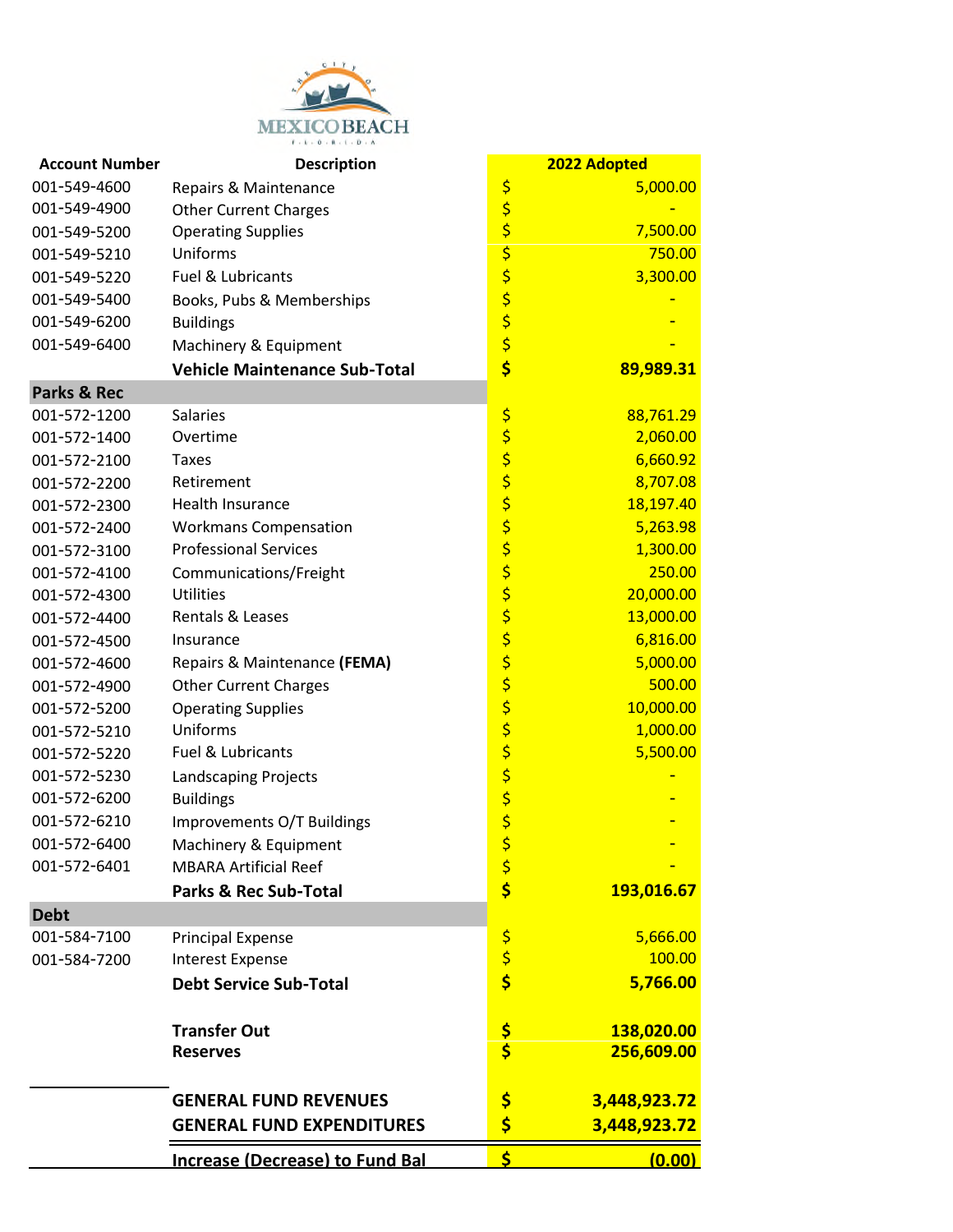

| <b>Account Number</b> | <b>Description</b>                  |               | 2022 Adopted |
|-----------------------|-------------------------------------|---------------|--------------|
| <b>Water Fund</b>     |                                     |               |              |
| 400-334-3340          | <b>USDA Grant</b>                   |               |              |
| 400-343-3430          | <b>Water Sales</b>                  | $\varsigma$   |              |
| 400-343-3431          | <b>Reconnection Fees</b>            | \$            | 922,354.78   |
| 400-343-3432          | <b>Water Tap Fees</b>               | $\frac{1}{2}$ | 10,000.00    |
| 400-343-3433          | Late Charges                        |               | 60,000.00    |
| 400-343-3434          | <b>Water Impact Fees</b>            | \$            | $7,000.00 -$ |
| 400-361-3610          | Interest                            | \$            |              |
| 400-364-3640          | Sale of Surplus Property            | \$            |              |
| 400-369-3690          | Miscellaneous                       | \$            |              |
| 400-369-3691          | Refund of Prior Year Exp            | \$            |              |
| 400-369-3693          | <b>Bad Debt Recovery</b>            | \$            |              |
| 400-380-3800          | Prior Year Surplus                  | \$            |              |
| 400-381-3850          | <b>Transfers In</b>                 | \$            |              |
| 400-384-3840          | <b>Debt Proceeds</b>                | \$            |              |
| 400-385-3850          | Proceeds of Refunding Bonds         | \$            |              |
| 400-389-3892          | <b>USDA Federal Grant</b>           | \$            |              |
|                       | <b>Water Fund Revenue Sub-Total</b> | \$            | 999,354.78   |
|                       |                                     |               |              |
| 400-533-1200          | <b>Salaries</b>                     | \$            | 190,127.13   |
| 400-533-1400          | Overtime                            | \$            | 10,300.00    |
| 400-533-2100          | <b>Taxes</b>                        | \$            | 13,989.58    |
| 400-533-2200          | Retirement                          | \$            | 23,661.62    |
| 400-533-2300          | <b>Health Insurance</b>             | \$            | 37,153.17    |
| 400-533-2400          | <b>Workmans Compensation</b>        | \$            | 10,075.26    |
| 400-533-3100          | Professional Services (FEMA)        | \$            | 26,000.00    |
| 400-533-3120          | <b>Bond Council</b>                 |               |              |
| 400-533-3200          | <b>Accounting &amp; Auditing</b>    | $\frac{1}{2}$ | 8,700.00     |
| 400-533-3430          | Due to Collection Agency            | \$            | 500.00       |
| 400-533-4000          | Travel & Per Diem                   | \$            |              |
| 400-533-4100          | Communication/Freight               | \$            | 3,000.00     |
| 400-533-4200          | Freight                             |               |              |
| 400-533-4300          | <b>Utilities</b>                    | $\frac{5}{5}$ | 36,000.00    |
| 400-533-4310          | Utilities - Bay County              | \$            | 180,000.00   |
| 400-533-4400          | Rentals & Leases                    | \$            | 1,000.00     |
| 400-533-4500          | Insurance                           |               | 38,495.00    |
| 400-533-4600          | Repairs & Maintenance               | $\frac{1}{2}$ | 100,000.00   |
| 400-533-4700          | Printing & Binding                  | \$            | 100.00       |
| 400-533-4900          | <b>Other Current Charges</b>        | \$            | 5,000.00     |
| 400-533-5100          | <b>Office Supplies</b>              | \$            | 1,000.00     |
| 400-533-5200          | <b>Operating Supplies</b>           | \$            | 30,000.00    |
| 400-533-5210          | Uniforms                            | \$            | 1,500.00     |
| 400-533-5220          | Fuel & Lubricants                   | \$            | 5,100.00     |
| 400-533-5300          | Road Materials & Supplies           | \$            |              |
| 400-533-5400          | Books, Pubs & Memberships           | \$            | 1,000.00     |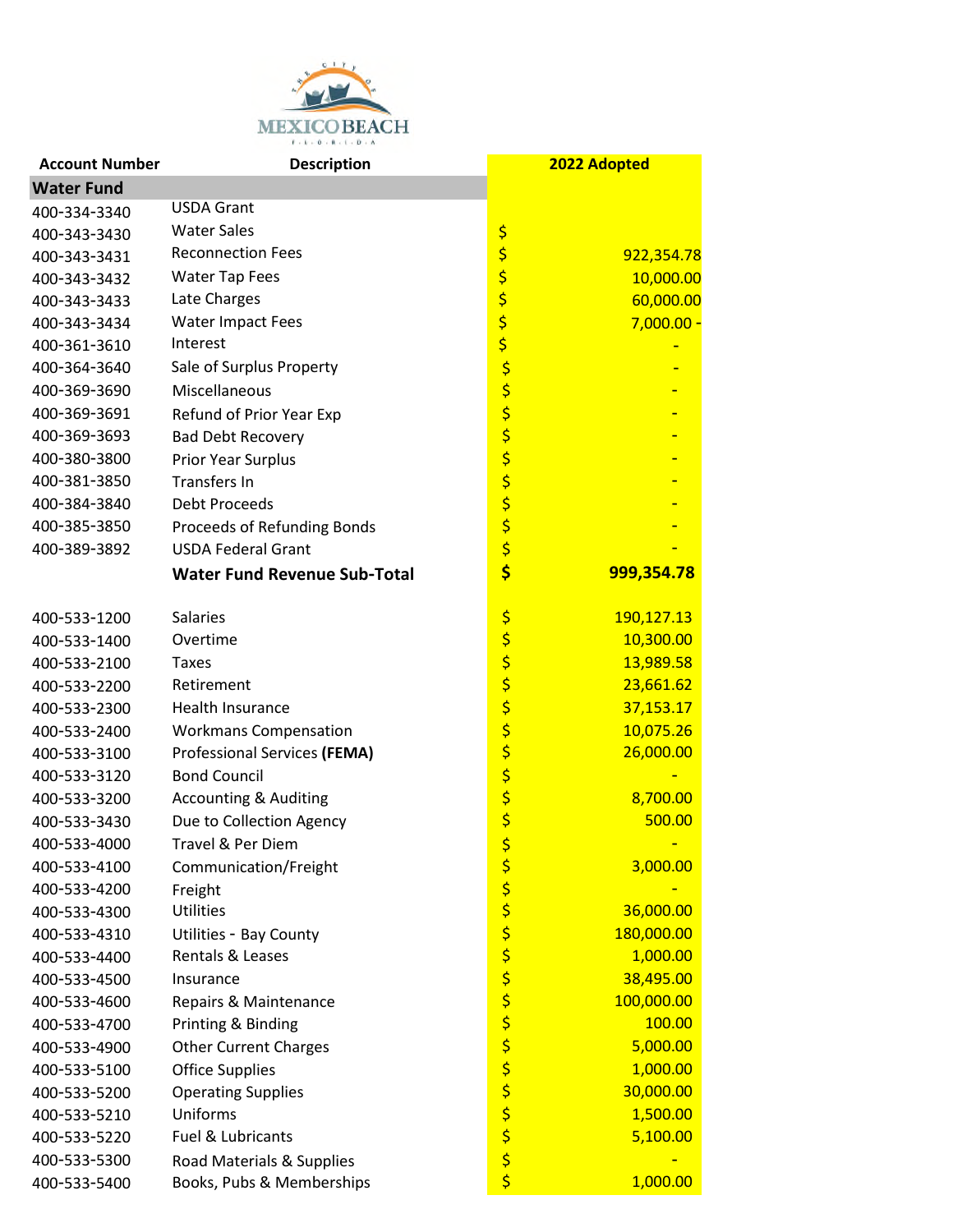

| Account Number |  |
|----------------|--|
|----------------|--|

## **Account Number Description**

| 400-533-6300 | Improvements O/T Buildings      |
|--------------|---------------------------------|
| 400-533-6400 | Machinery & Equipment           |
| 400-533-6500 | <b>Construction in Progress</b> |

| 2022 Adopted |  |  |
|--------------|--|--|
|              |  |  |
| Ś            |  |  |
|              |  |  |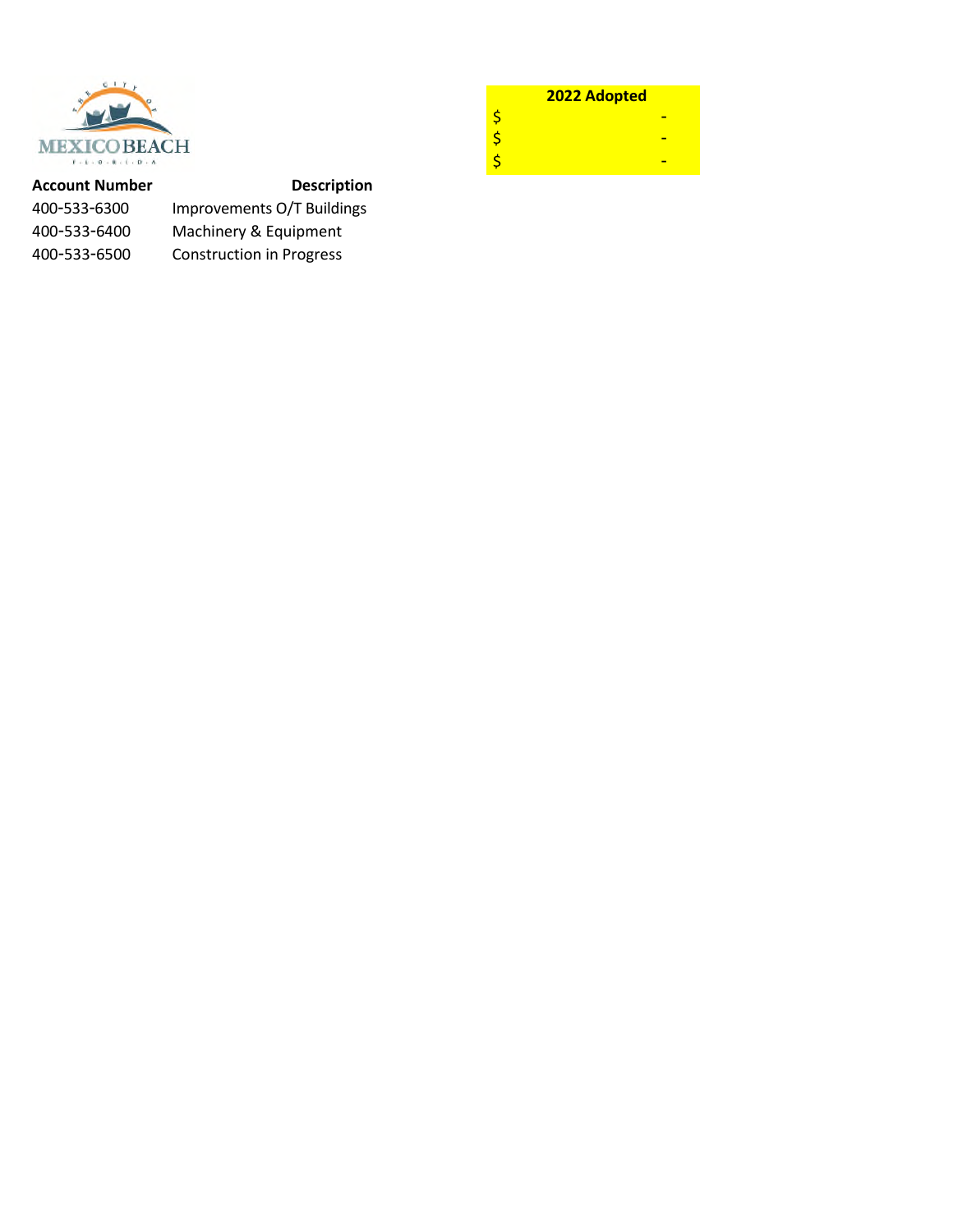

| <b>Account Number</b> | <b>Description</b>                       |    | 2022 Adopted |
|-----------------------|------------------------------------------|----|--------------|
| 400-533-7100          | Principal                                | \$ | 213,380.00   |
| 400-533-7200          | Interest                                 | \$ | 63,273.00    |
|                       | <b>Water Fund Expenditures Sub-Total</b> | \$ | 999,354.78   |
|                       |                                          |    |              |
|                       | <b>Water Revenue Total</b>               |    | 999,354.78   |
|                       | <b>Water Expenditure Total</b>           | S  | 999,354.78   |
|                       | Increase(Decrease) to Retained           |    |              |
|                       | <b>Earnings</b>                          | Ś  | 0.00         |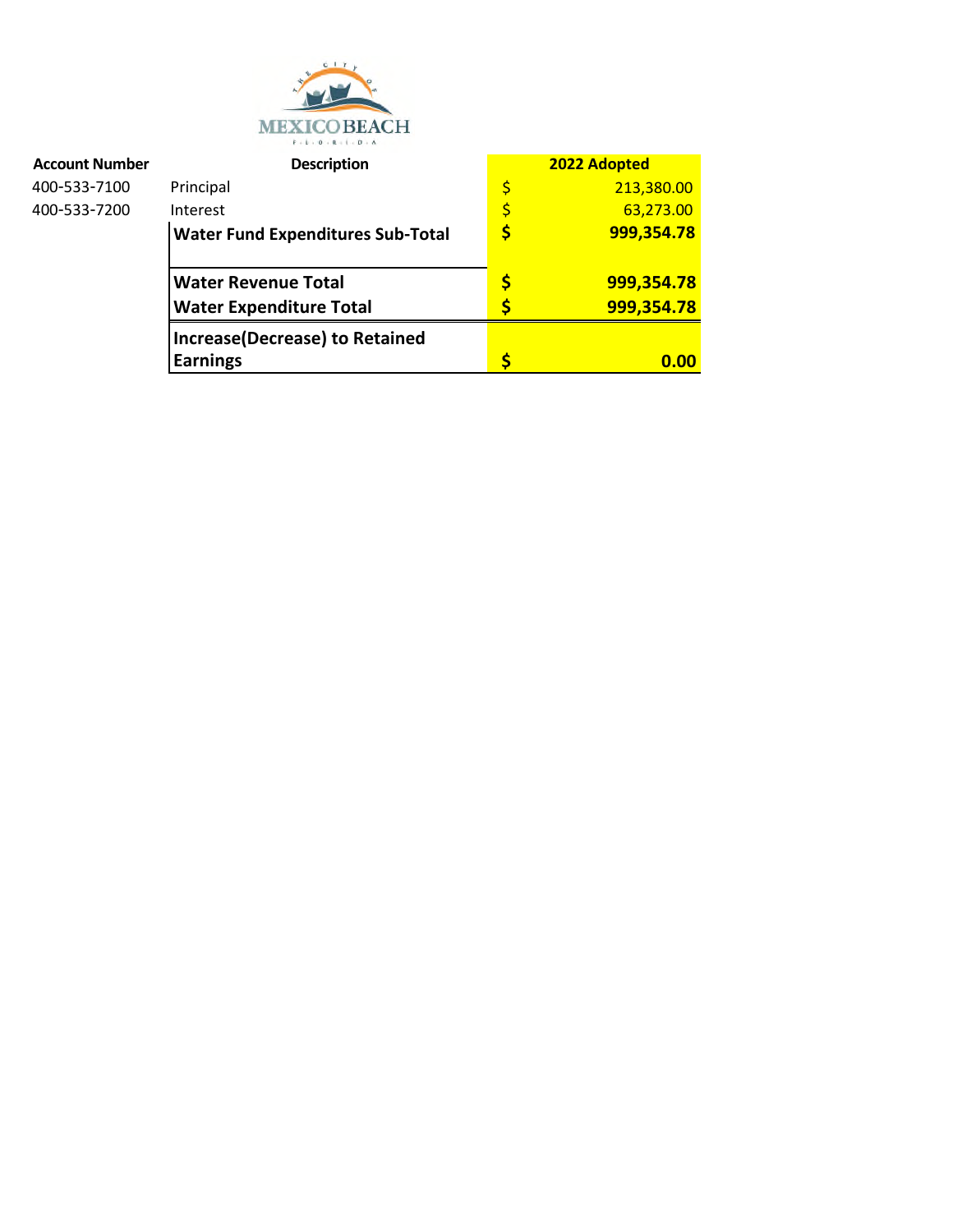

| <b>Account Number</b> | <b>Description</b>                      |               | 2022 Adopted |
|-----------------------|-----------------------------------------|---------------|--------------|
| <b>Sanitation</b>     |                                         |               |              |
| 410-343-3430          | <b>Sanitation User Fees</b>             | \$            | 423,438.58   |
| 410-343-3431          | <b>Dumpster Rental Fees</b>             | \$            | 60,000.00    |
| 410-343-3433          | Late Fees                               | \$            | 4,500.00     |
| 410-343-3434          | Sway Car Dump Fees                      | \$            | 1,000.00     |
| 410-361-3610          | Interest                                | \$            |              |
| 410-364-3640          | Sale of Surplus Property                | \$            |              |
| 410-369-3690          | Miscellaneous                           | \$            |              |
| 410-369-3693          | <b>Bad Debt Recovery</b>                | \$            |              |
| 410-380-3800          | <b>Prior Year Surplus</b>               | \$            |              |
| 410-384-3840          | <b>Debt Proceeds</b>                    | \$            |              |
| 410-389-3892          | <b>USDA Federal Grant</b>               | \$            |              |
|                       | <b>Sanitation Revenue Sub-Total</b>     | \$            | 488,938.58   |
| 410-534-1200          | <b>Salaries</b>                         | \$            | 190,000.00   |
| 410-534-1400          | Overtime                                | \$            | 10,300.00    |
| 410-534-2100          | <b>Taxes</b>                            | \$            | 17,500.00    |
| 410-534-2200          | Retirement                              | \$            | 31,188.58    |
| 410-534-2300          | Health Insurance                        | \$            | 42,000.00    |
| 410-534-2400          | <b>Workmans Compensation</b>            | \$            | 21,500.00    |
| 410-534-2500          | Unemployment                            | \$            |              |
| 410-534-3100          | <b>Professional Services</b>            | \$            | 13,000.00    |
| 410-534-3200          | <b>Accounting &amp; Auditing</b>        | \$            | 8,700.00     |
| 410-534-3400          | <b>Tipping Fees</b>                     | \$            | 75,000.00    |
| 410-534-4100          | Communicatin/Freight                    | \$            | 1,000.00     |
| 410-534-4200          | Freight                                 | \$            |              |
| 410-534-4300          | <b>Utilities</b>                        | \$            |              |
| 410-534-4400          | Rentals & Leases                        | \$            |              |
| 410-534-4500          | Insurance                               | \$            | 9,500.00     |
| 410-534-4600          | Repairs & Maintenance                   | \$            | 25,000.00    |
| 410-534-4700          | Printing & Production                   | \$            |              |
| 410-534-4900          | <b>Other Current Charges</b>            | \$            | 1,000.00     |
| 410-534-4910          | <b>Bad Debts</b>                        | \$            |              |
| 410-534-5100          | <b>Office Supplies</b>                  | $\frac{1}{2}$ |              |
| 410-534-5200          | <b>Operating Supplies</b>               |               | 5,500.00     |
| 410-534-5210          | <b>Uniforms</b>                         | \$            | 2,000.00     |
| 410-534-5220          | Fuel & Lubricants                       | \$            | 25,750.00    |
| 410-534-5400          | Books, Pubs & Memberships               | \$            |              |
| 410-534-5900          | Depreciation                            | \$            |              |
| 410-534-6400          | Machinery & Equipment                   | \$            | 10,000.00    |
|                       | <b>Sanitation Expenditure Sub-Total</b> | \$            | 488,938.58   |

**488,938.58**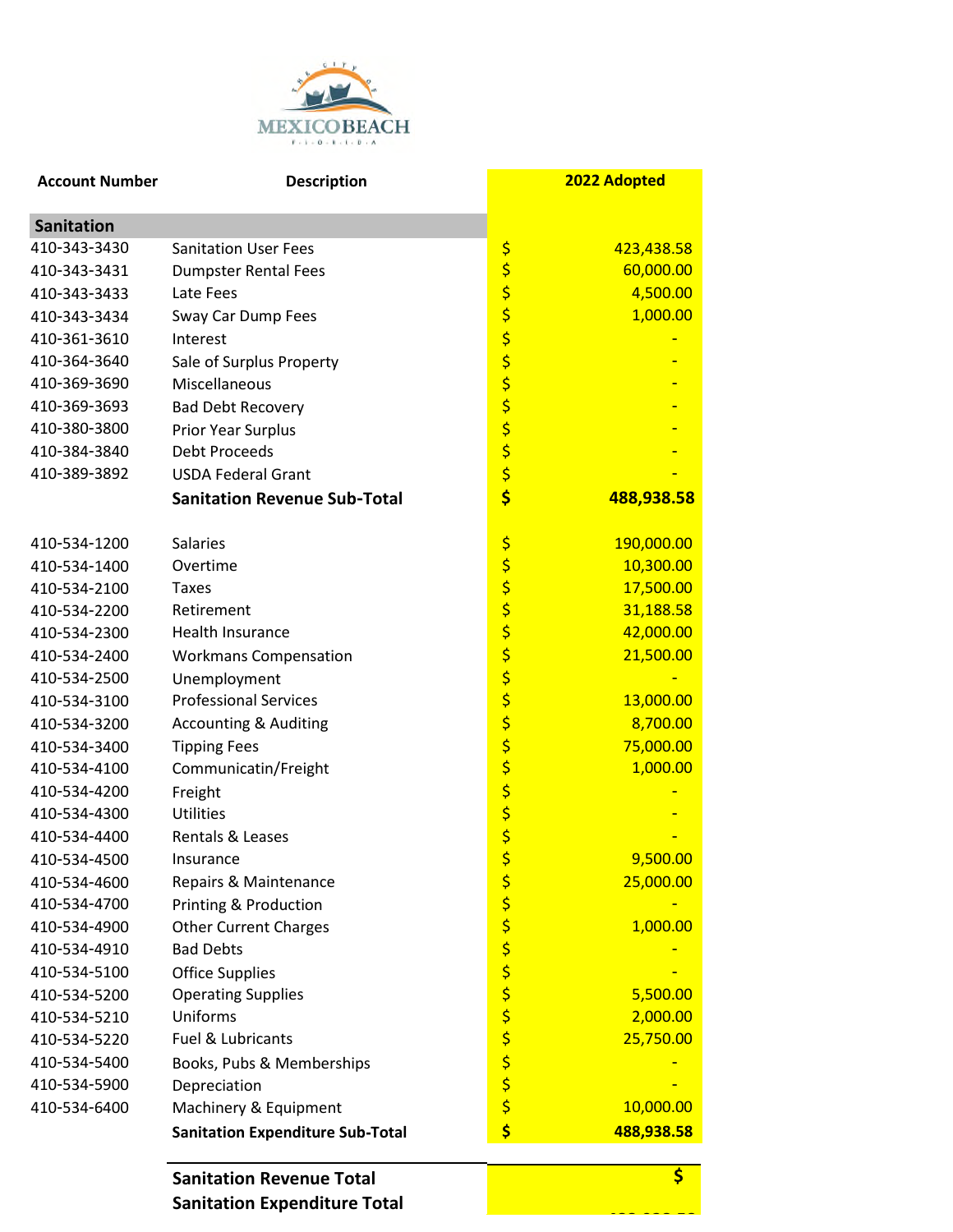

| <b>Account Number</b> | <b>Description</b>             | 2022 Adopted |  |
|-----------------------|--------------------------------|--------------|--|
|                       | Increase(Decrease) to Retained |              |  |
|                       | <b>Earnings</b>                | 0.00         |  |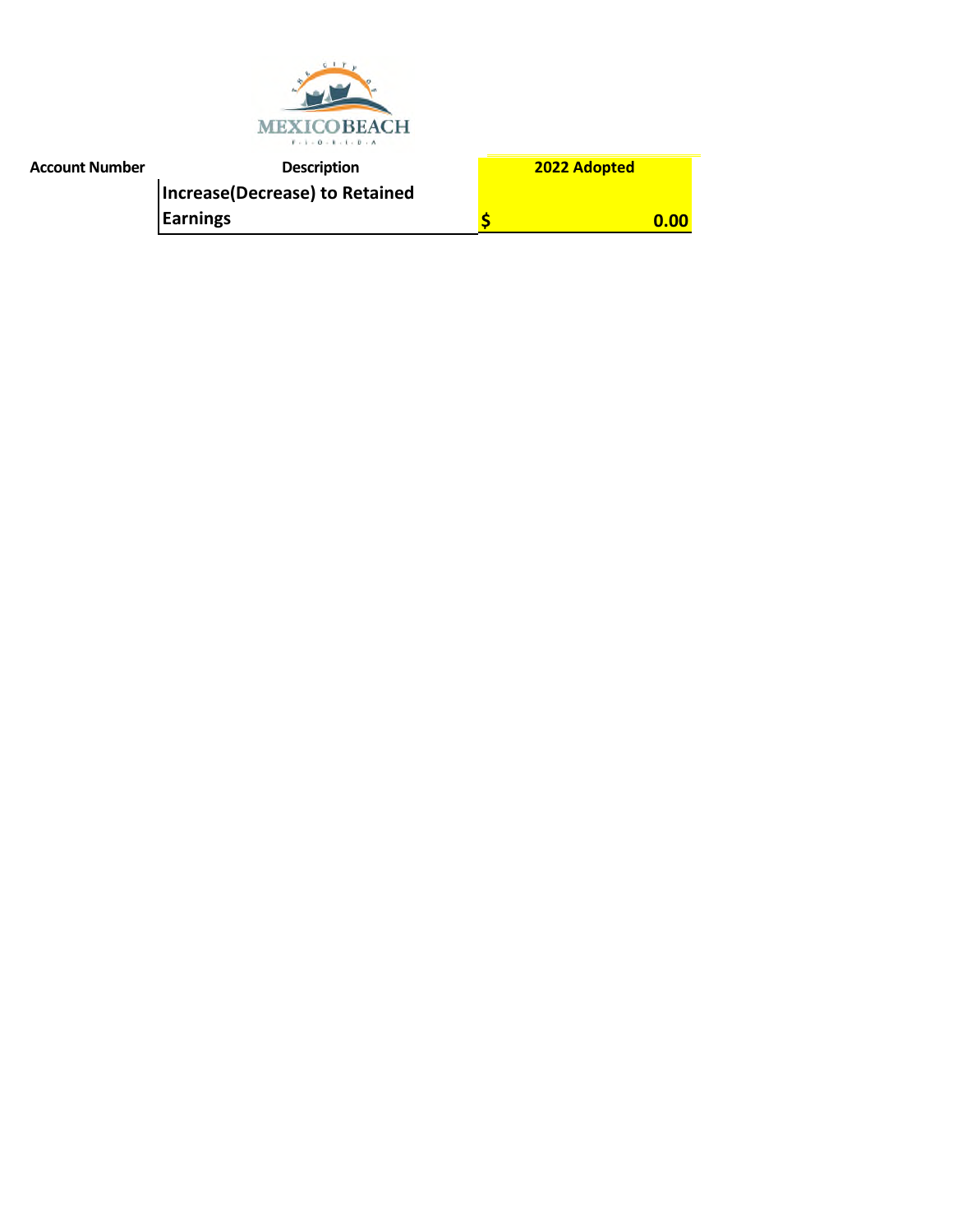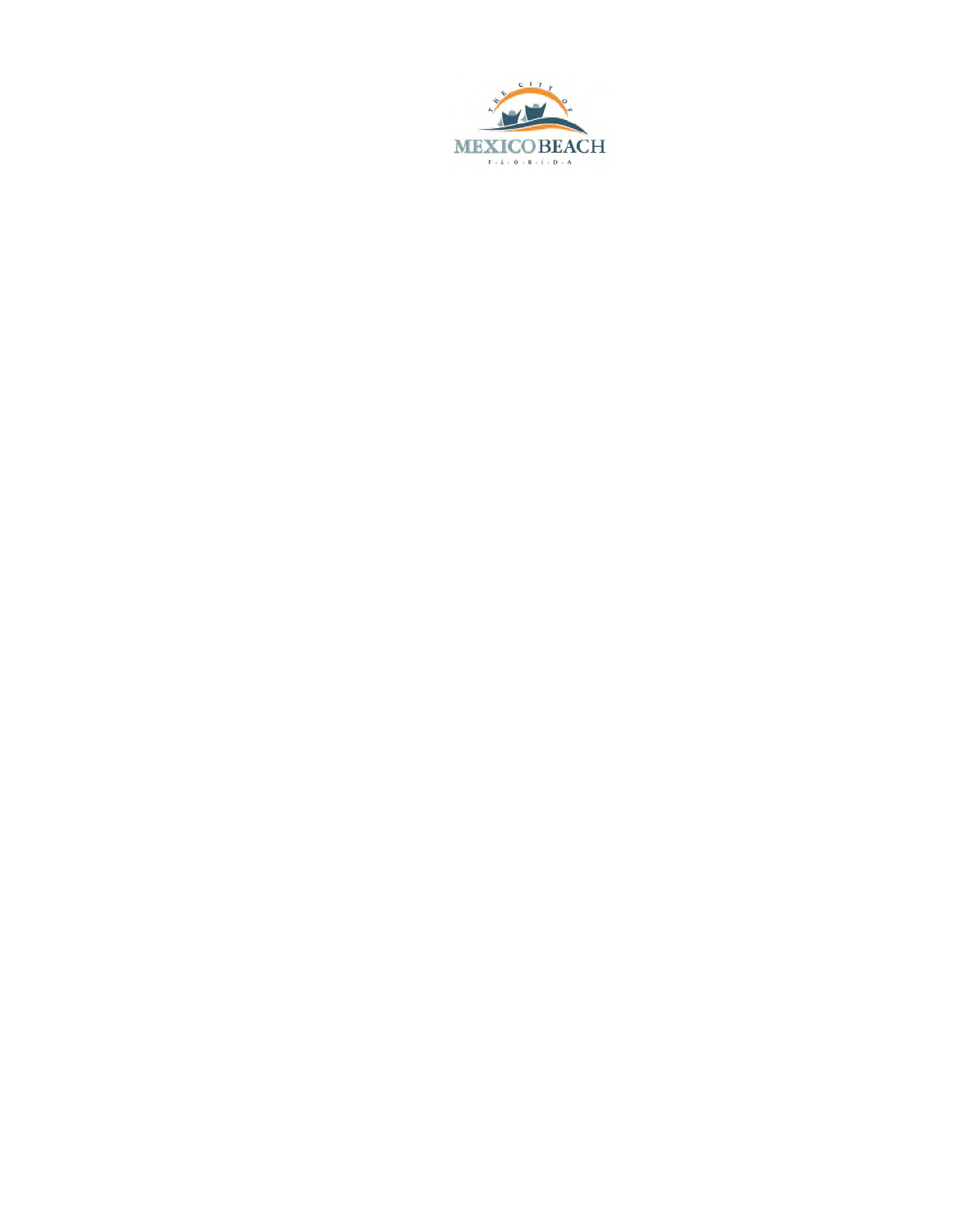

| <b>Account Number</b> | <b>Description</b>               |                                              | 2022 Adopted |
|-----------------------|----------------------------------|----------------------------------------------|--------------|
| <b>Sewer</b>          |                                  |                                              |              |
| 420-343-3430          | <b>Sewer User Fees</b>           | \$                                           | 991,773.00   |
| 420-343-3432          | Sewer Tap Fees                   | \$                                           | 18,000.00    |
| 420-343-3433          | Sewer Late Fees                  | \$                                           | 4,500.00     |
| 420-343-3434          | Sewer Impact Fees                | \$                                           |              |
| 420-361-3610          | Interest                         | \$                                           |              |
| 420-369-3690          | Miscellaneous                    | \$                                           |              |
| 420-380-3800          | <b>Prior Year Surplus</b>        | \$                                           |              |
| 420-384-3800          | <b>Debt Proceeds</b>             |                                              |              |
| 420-385-3850          | Proceeds of Refunding Bonds      | \$                                           |              |
| 420-389-3892          | <b>USDA Federal Grant</b>        | \$                                           |              |
|                       | <b>Sewer Revenue Sub-Total</b>   | \$                                           | 1,014,273.00 |
| 420-535-1200          | <b>Salaries</b>                  | \$                                           | 190,127.13   |
| 420-535-1400          | Overtime                         | \$                                           | 10,300.00    |
| 420-535-2100          | <b>Taxes</b>                     | \$                                           | 13,989.58    |
| 420-535-2200          | Retirement                       | 55                                           | 23,661.62    |
| 420-535-2300          | <b>Health Insurance</b>          |                                              | 27,153.17    |
| 420-535-2400          | <b>Workmans Compensation</b>     |                                              | 8,527.39     |
| 420-535-3100          | <b>Professional Services</b>     | \$                                           | 26,000.00    |
| 420-535-3200          | <b>Accounting &amp; Auditing</b> | \$                                           | 8,700.00     |
| 420-535-4000          | Travel & Per Diem                | \$                                           |              |
| 420-535-4100          | Communication/Freight            | \$                                           | 1,000.00     |
| 420-535-4200          | Freight                          |                                              |              |
| 420-535-4300          | <b>Utilities</b>                 | 55                                           | 45,000.00    |
| 420-535-4310          | <b>Utilities-Bay County</b>      |                                              | 325,000.00   |
| 420-535-4400          | Rentals & Leases                 | $\frac{1}{2}$                                | 5,000.00     |
| 420-535-4500          | Insurance                        |                                              | 18,500.00    |
| 420-535-4600          | Repairs & Maintenance            | \$                                           | 125,000.00   |
| 420-535-4700          | Printing & Binding               | \$                                           | 100.00       |
| 420-535-4900          | <b>Other Current Charges</b>     |                                              | 1,000.00     |
| 420-535-4910          | <b>Bad Debts</b>                 | \$\$\$\$\$                                   |              |
| 420-535-5100          | <b>Office Supplies</b>           |                                              | 1,000.00     |
| 420-535-5200          | <b>Operating Supplies</b>        |                                              | 30,000.00    |
| 420-535-5210          | Uniforms                         |                                              | 1,200.00     |
| 420-535-5220          | Fuel & Lubricants                |                                              | 4,000.00     |
| 420-535-5300          | Road Materials & Supplies        | $\begin{array}{c}\n5 \\ 5 \\ 5\n\end{array}$ |              |
| 420-535-5400          | Books, Pubs & Memberships        |                                              | 500.00       |
| 420-535-5900          | <b>Depreciation Expense</b>      |                                              |              |
| 420-535-6210          | Improvements O/T Building        | $\frac{1}{2}$                                |              |
| 420-535-6300          | Improvements O/T Buildings       |                                              |              |
| 420-535-6400          | Machinery & Equipment            | $\frac{1}{2}$                                |              |
| 420-535-6500          | <b>Construction in Progress</b>  | \$                                           |              |
|                       |                                  |                                              |              |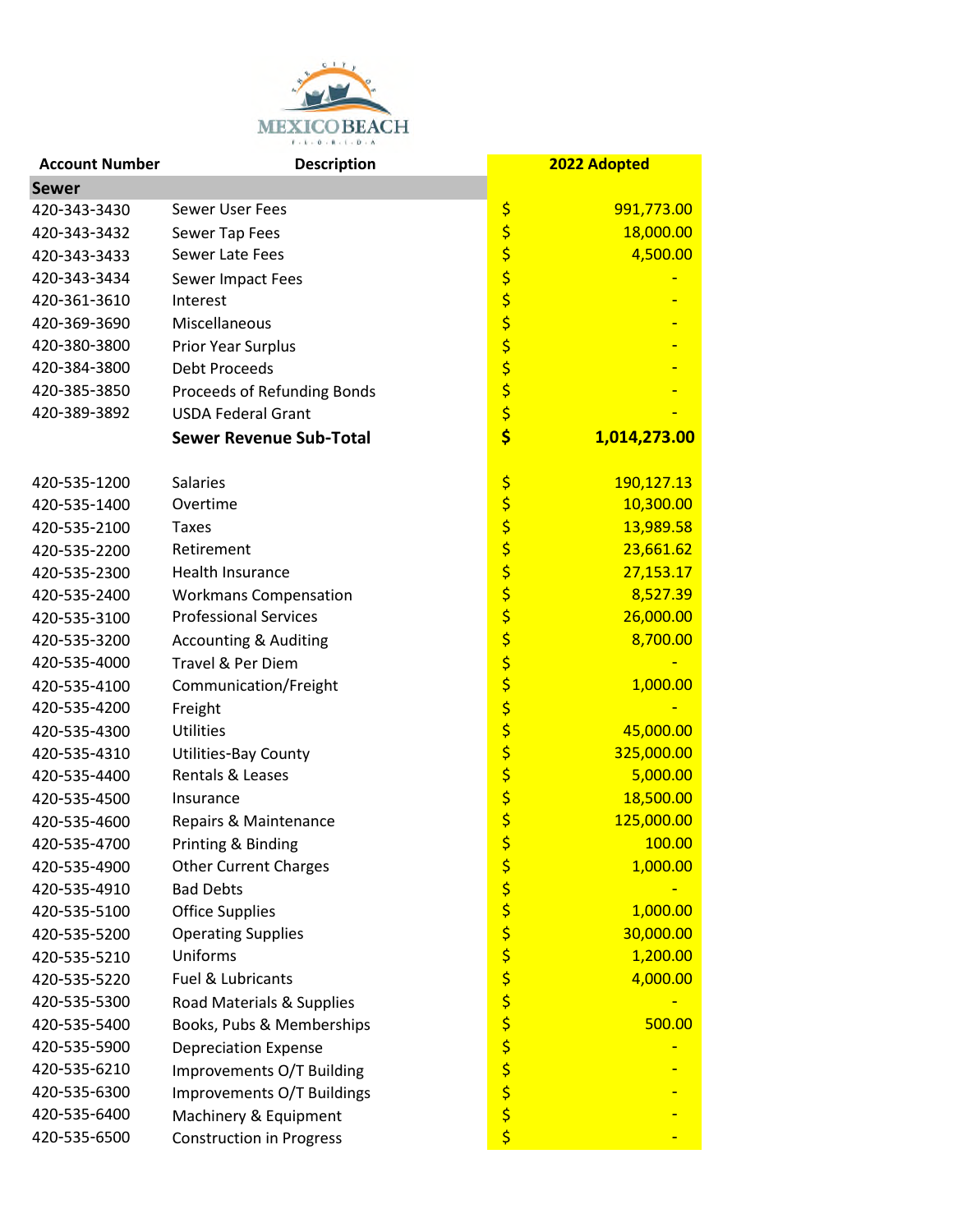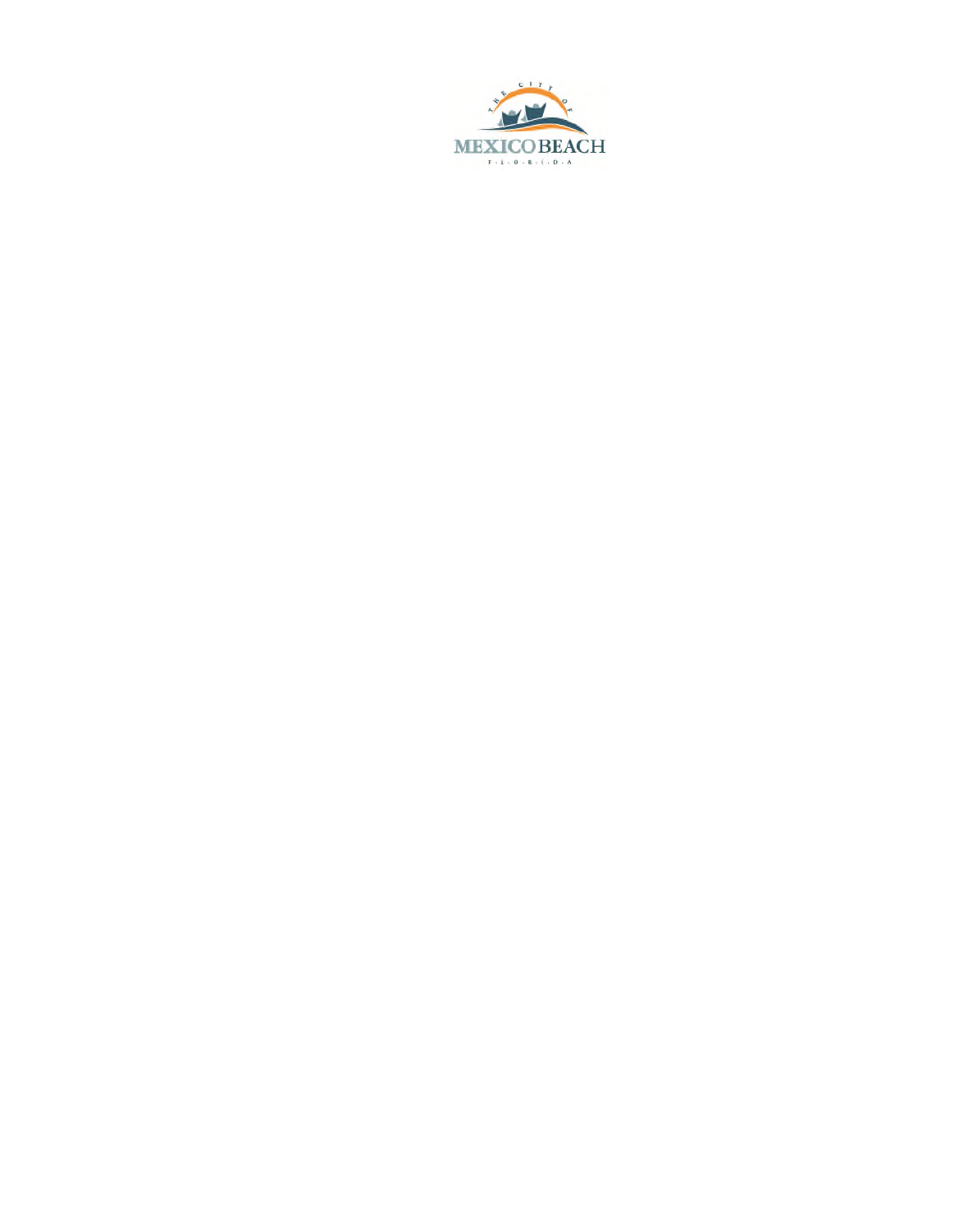

| <b>Account Number</b> | <b>Description</b>                              | 2022 Adopted        |
|-----------------------|-------------------------------------------------|---------------------|
| 420-535-7100          | Principal                                       | 67,770.00           |
| 420-535-7200          | Interest                                        | 80,744.00           |
| 420-535-7320          | Amortization/Loan Costs                         |                     |
|                       |                                                 |                     |
|                       | <b>Sewer Revenue Total</b>                      |                     |
|                       | <b>Sewer Expenditure Total</b>                  | 1,014,272.90        |
|                       |                                                 |                     |
|                       | Increase(Decrease) to Retained                  | \$<br>1,014,273.00  |
|                       | <b>Earnings</b>                                 | 1,014,273.00        |
|                       |                                                 |                     |
|                       |                                                 | (0.00)              |
| 420-535-7321          | <b>Amortization Loan Costs</b>                  |                     |
| 420-535-9100          | Reserves                                        |                     |
|                       | <b>Sewer Expenditure Sub-Total</b>              |                     |
|                       |                                                 |                     |
|                       | <b>Total City of Mexico Beach FY22 Proposed</b> | \$                  |
|                       | <b>Total City of Mexico Beach FY22 Proposed</b> |                     |
|                       |                                                 |                     |
|                       |                                                 |                     |
|                       | <b>Impact to Fund Balance/Retained Earnings</b> | \$<br>$\bm{ 0.00 }$ |